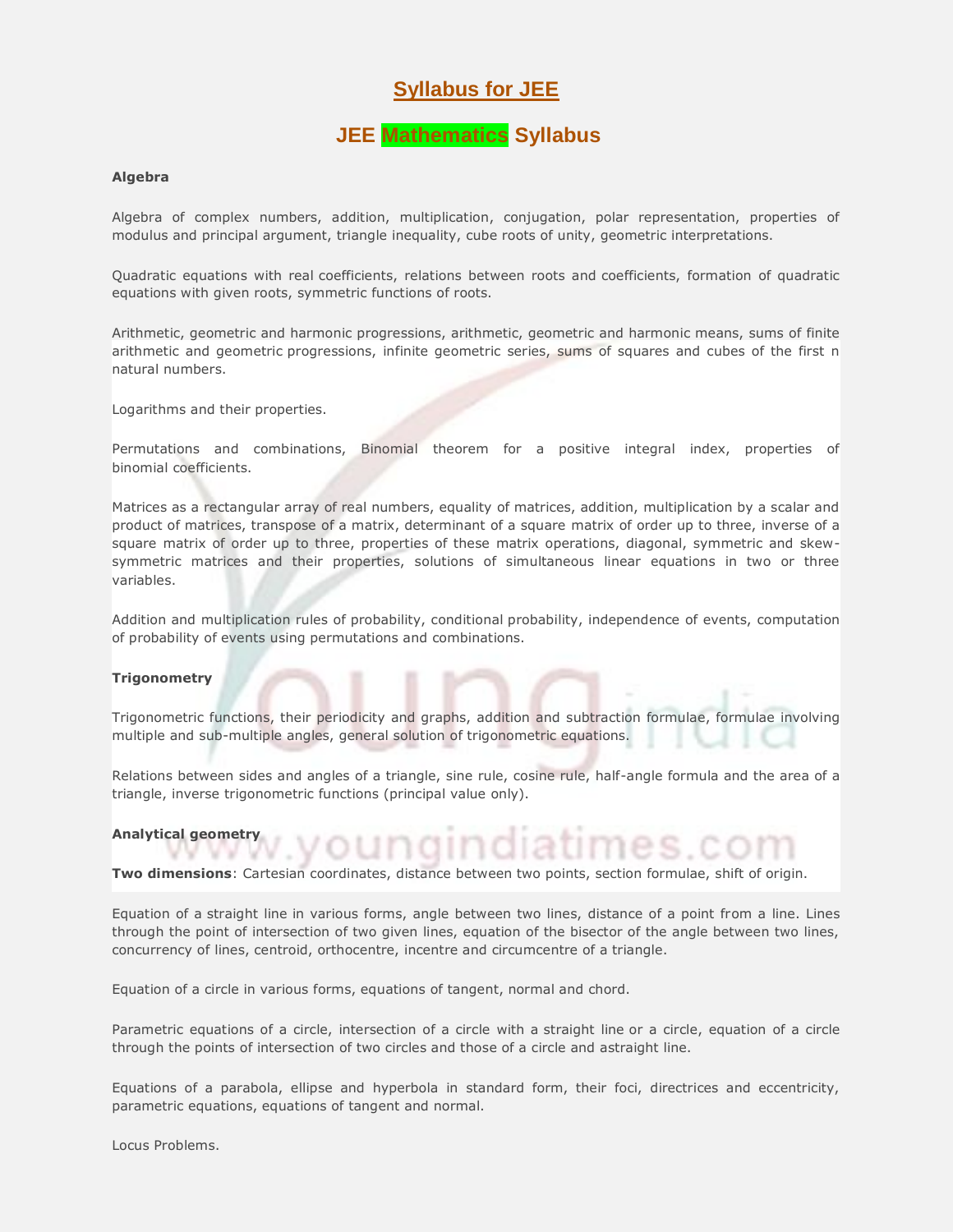**Three dimensions**: Direction cosines and direction ratios, equation of a straight line in space, equation of a plane, distance of a point from a plane.

# **Differential calculus**

Real valued functions of a real variable, into, onto and one-to-one functions, sum, difference, product and quotient of two functions, composite functions, absolute value, polynomial, rational, trigonometric, exponential and logarithmic functions.

Limit and continuity of a function, limit and continuity of the sum, difference, product and quotient of two functions, l'Hospital rule of evaluation of limits of functions.

Even and odd functions, inverse of a function, continuity of composite functions, intermediate value property of continuous functions.

Derivative of a function, derivative of the sum, difference, product and quotient of two functions, chain rule, derivatives of polynomial, rational, trigonometric, inverse trigonometric, exponential and logarithmic functions.

Derivatives of implicit functions, derivatives up to order two, geometrical interpretation of the derivative, tangents and normals, increasing and decreasing functions, maximum and minimum values of a function, applications of Rolle's Theorem and Lagrange's Mean Value Theorem.

### **Integral calculus**

Integration as the inverse process of differentiation, indefinite integrals of standard functions, definite integrals and their properties, application of the Fundamental Theorem of Integral Calculus.

Integration by parts, integration by the methods of substitution and partial fractions, application of definite integrals to the determination of areas involving simple curves.

Formation of ordinary differential equations, solution of homogeneous differential equations, variables separable method, linear first order differential equations.

#### **Vectors**

Addition of vectors, scalar multiplication, scalar products, dot and cross products, scalar triple products and their geometrical interpretations.

# www.youngindiatimes.com

# **JEE Chemistry Syllabus**

## **Physical chemistry**

**General topics**: The concept of atoms and molecules; Dalton's atomic theory; Mole concept; Chemical formulae; Balanced chemical equations; Calculations (based on mole concept) involving common oxidationreduction, neutralisation, and displacement reactions; Concentration in terms of mole fraction, molarity, molality and normality.

**Gaseous and liquid states**: Absolute scale of temperature, ideal gas equation; Deviation from ideality, van der Waals equation; Kinetic theory of gases, average, root mean square and most probable velocities and their relation with temperature; Law of partial pressures; Vapour pressure; Diffusion of gases.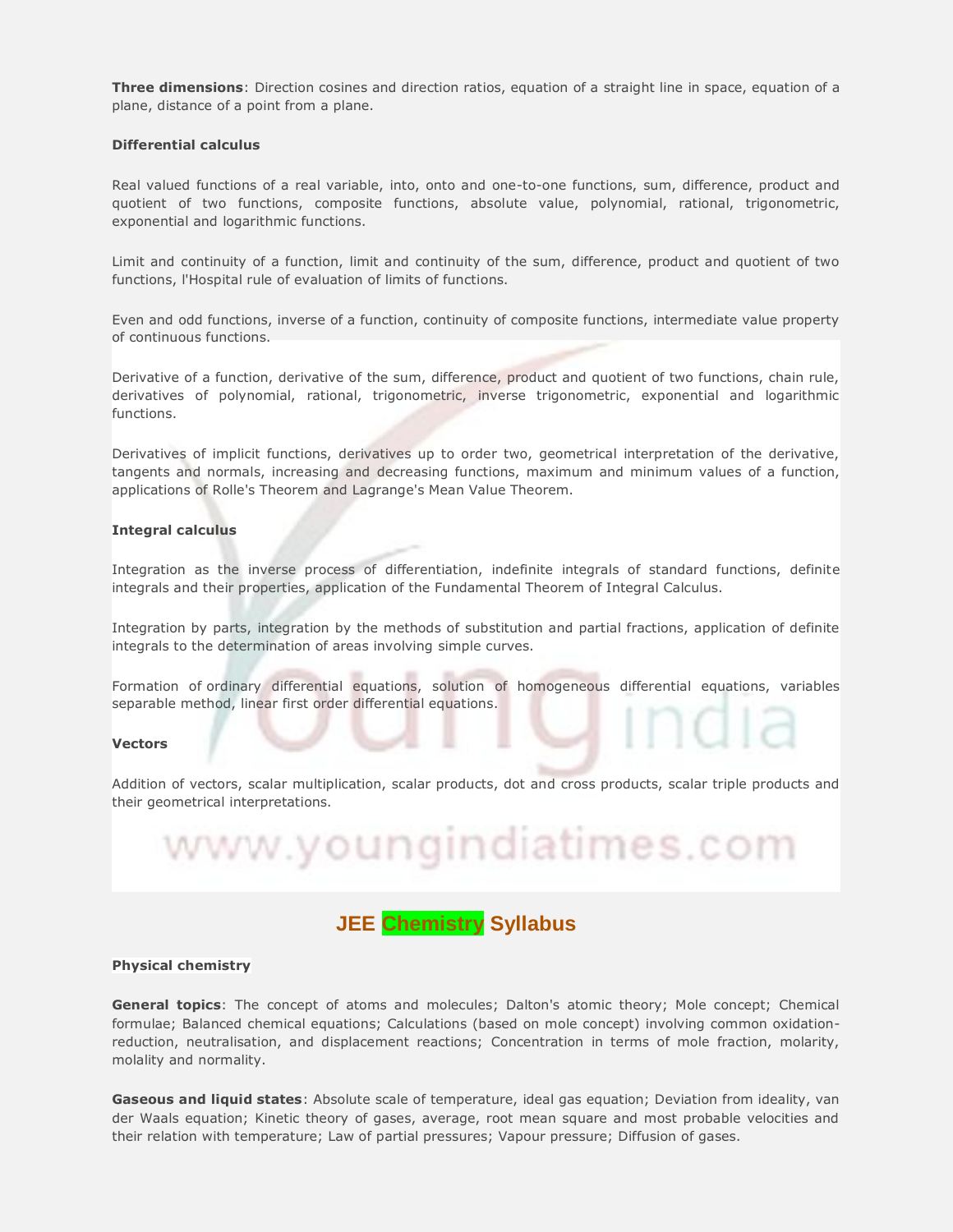Atomic structure and chemical bonding: Bohr model, spectrum of hydrogen atom, quantum numbers; Waveparticle duality, de Broglie hypothesis; Uncertainty principle; Quantum mechanical picture of hydrogen atom (qualitative treatment), shapes of s, p and d orbitals; Electronic configurations of elements (up to atomic number 36); Aufbau principle; Pauli's exclusion principle and Hund's rule; Orbital overlap and covalent bond; Hybridisation involving s, p and d orbitals only; Orbital energy diagrams for homonuclear diatomic species; Hydrogen bond; Polarity in molecules, dipole moment (qualitative aspects only); VSEPR model and shapes of molecules (linear, angular, triangular, square planar, pyramidal, square pyramidal, trigonal bipyramidal, tetrahedral and octahedral).

**Energetics**: First law of thermodynamics; Internal energy, work and heat, pressure-volume work; Enthalpy, Hess's law; Heat of reaction, fusion and vapourization; Second law of thermodynamics; Entropy; Free energy; Criterion of spontaneity.

**Chemical equilibrium**: Law of mass action; Equilibrium constant, Le Chatelier's principle (effect of concentration, temperature and pressure); Significance of DG and DGo in chemical equilibrium; Solubility product, common ion effect, pH and buffer solutions; Acids and bases (Bronsted and Lewis concepts); Hydrolysis of salts.

**Electrochemistry**: Electrochemical cells and cell reactions; Electrode potentials; Nernst equation and its relation to DG; Electrochemical series, emf of galvanic cells; Faraday's laws of electrolysis; Electrolytic conductance, specific, equivalent and molar conductance, Kohlrausch's law; Concentration cells.

**Chemical kinetics**: Rates of chemical reactions; Order of reactions; Rate constant; First order reactions; Temperature dependence of rate constant (Arrhenius equation).

**Solid state**: Classification of solids, crystalline state, seven crystal systems (cell parameters a, b, c, a, b, g), close packed structure of solids (cubic), packing in fcc, bcc and hcp lattices; Nearest neighbours, ionic radii, simple ionic compounds, point defects.

**Solutions**: Raoult's law; Molecular weight determination from lowering of vapor pressure, elevation of boiling point and depression of freezing point.

**Surface chemistry**: Elementary concepts of adsorption (excluding adsorption isotherms); Colloids: types, methods of preparation and general properties; Elementary ideas of emulsions, surfactants and micelles (only definitions and examples).

**Nuclear chemistry**: Radioactivity: isotopes and isobars; Properties of a, b and g rays; Kinetics of radioactive decay (decay series excluded), carbon dating; Stability of nuclei with respect to proton-neutron ratio; Brief discussion on fission and fusion reactions.

# **Inorganic Chemistry**

# youngindiatimes.com

**Isolation/preparation and properties of the following non-metals**: Boron, silicon, nitrogen, phosphorus, oxygen, sulphur and halogens; Properties of allotropes of carbon (only diamond and graphite), phosphorus and sulphur.

**Preparation and properties of the following compounds: Oxides, peroxides, hydroxides, carbonates, bicarbonates, chlorides and sulphates of sodium, potassium, magnesium and calcium; Boron**: diborane, boric acid and borax; Aluminium: alumina, aluminium chloride and alums; Carbon: oxides and oxyacid (carbonic acid); Silicon: silicones, silicates and silicon carbide; Nitrogen: oxides, oxyacids and ammonia; Phosphorus: oxides, oxyacids (phosphorus acid, phosphoric acid) and phosphine; Oxygen: ozone and hydrogen peroxide; Sulphur: hydrogen sulphide, oxides, sulphurous acid, sulphuric acid and sodium thiosulphate; Halogens: hydrohalic acids, oxides and oxyacids of chlorine, bleaching powder; Xenon fluorides; Fertilizers: commercially available (common) NPK type.

**Transition elements (3d series)**: Definition, general characteristics, oxidation states and their stabilities, colour (excluding the details of electronic transitions) and calculation of spin-only magnetic moment;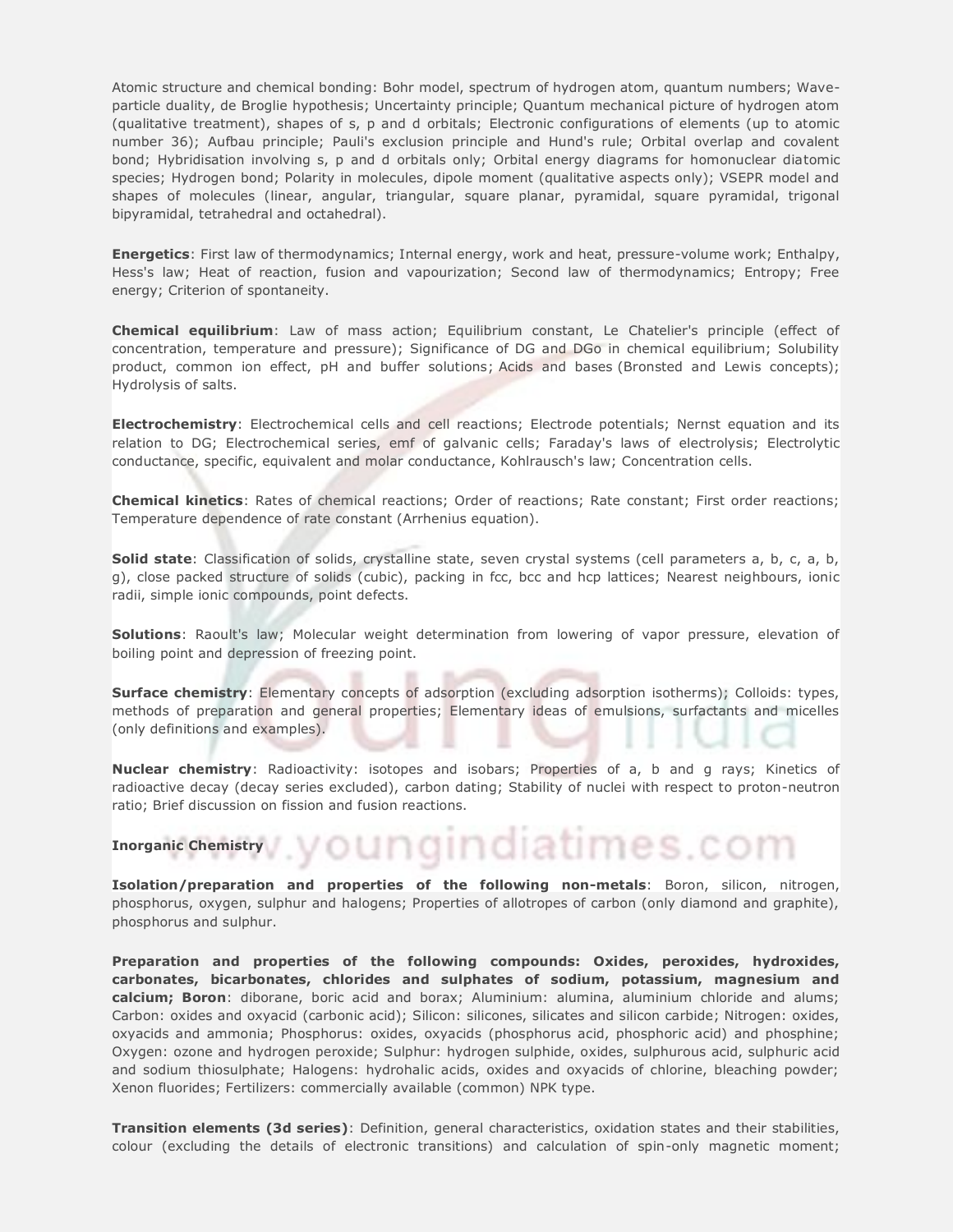Coordination compounds: nomenclature of mononuclear coordination compounds, cis-trans and ionisation isomerisms, hybridization and geometries of mononuclear coordination compounds (linear, tetrahedral, square planar and octahedral).

**Preparation and properties of the following compounds**: Oxides and chlorides of tin and lead; Oxides, chlorides and sulphates of Fe2+, Cu2+ and Zn2+; Potassium permanganate, potassium dichromate, silver oxide, silver nitrate, silver thiosulphate.

**Ores and minerals**: Commonly occurring ores and minerals of iron, copper, tin, lead, magnesium, aluminium, zinc and silver.

**Extractive metallurgy**: Chemical principles and reactions only (industrial details excluded); Carbon reduction method (iron and tin); Self reduction method (copper and lead); Electrolytic reduction method (magnesium and aluminium); Cyanide process (silver and gold).

**Principles of qualitative analysis**: Groups I to V (only Ag+, Hg2+, Cu2+, Pb2+, Bi3+, Fe3+, Cr3+, Al3+, Ca2+, Ba2+, Zn2+, Mn2+ and Mg2+); Nitrate, halides (excluding fluoride), sulphate, sulphide and sulphite.

### **Organic Chemistry**

**Concepts**: Hybridisation of carbon; Sigma and pi-bonds; Shapes of molecules; Structural and geometrical isomerism; Optical isomerism of compounds containing up to two asymmetric centers, (R,S and E,Z nomenclature excluded); IUPAC nomenclature of simple organic compounds (only hydrocarbons, monofunctional and bi-functional compounds); Conformations of ethane and butane (Newman projections); Resonance and hyperconjugation; Keto-enol tautomerism; Determination of empirical and molecular formula of simple compounds (only combustion method); Hydrogen bonds: definition and their effects on physical properties of alcohols and carboxylic acids; Inductive and resonance effects on acidity and basicity of organic acids and bases; Polarity and inductive effects in alkyl halides; Reactive intermediates produced during homolytic and heterolytic bond cleavage; Formation, structure and stability of carbocations, carbanions and free radicals.

**Preparation, properties and reactions of alkanes**: Homologous series, physical properties of alkanes (melting points, boiling points and density); Combustion and halogenation of alkanes; Preparation of alkanes by Wurtz reaction and decarboxylation reactions.

**Preparation, properties and reactions of alkenes and alkynes**: Physical properties of alkenes and alkynes (boiling points, density and dipole moments); Acidity of alkynes; Acid catalysed hydration of alkenes and alkynes (excluding the stereochemistry of addition and elimination); Reactions of alkenes with KMnO4 and ozone; Reduction of alkenes and alkynes; Preparation of alkenes and alkynes by elimination reactions; Electrophilic addition reactions of alkenes with X2, HX, HOX and H2O (X=halogen); Addition reactions of alkynes; Metal acetylides.

**Reactions of benzene**: Structure and aromaticity; Electrophilic substitution reactions: halogenation, nitration, sulphonation, Friedel-Crafts alkylation and acylation; Effect of o-, m- and p-directing groups in monosubstituted benzenes.

**Phenols**: Acidity, electrophilic substitution reactions (halogenation, nitration and sulphonation); Reimer-Tieman reaction, Kolbe reaction.

**Characteristic reactions of the following (including those mentioned above)**: Alkyl halides: rearrangement reactions of alkyl carbocation, Grignard reactions, nucleophilic substitution reactions; Alcohols: esterification, dehydration and oxidation, reaction with sodium, phosphorus halides, ZnCl2/conc.- HCl, conversion of alcohols into aldehydes and ketones; Aldehydes and Ketones: oxidation, reduction, oxime and hydrazone formation; aldol condensation, Perkin reaction; Cannizzaro reaction; haloform reaction and nucleophilic addition reactions (Grignard addition); Carboxylic acids: formation of esters, acid chlorides and amides, ester hydrolysis; Amines: basicity of substituted anilines and aliphatic amines, preparation from nitro compounds, reaction with nitrous acid, azo coupling reaction of diazonium salts of aromatic amines,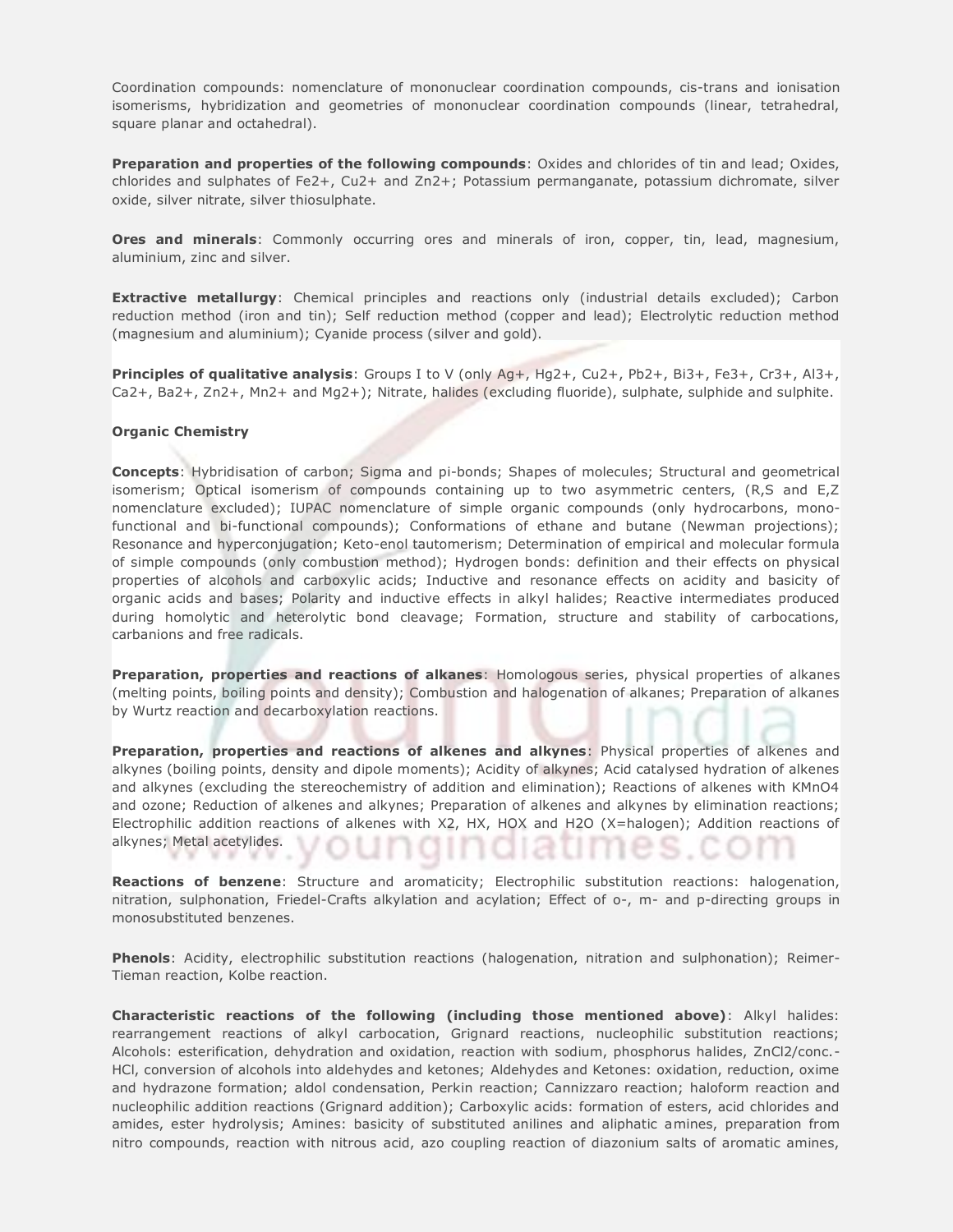Sandmeyer and related reactions of diazonium salts; carbylamine reaction; Haloarenes: nucleophilic aromatic substitution in haloarenes and substituted haloarenes - (excluding Benzyne mechanism and Cine substitution).

**Carbohydrates**: Classification; mono and di-saccharides (glucose and sucrose); Oxidation, reduction, glycoside formation and hydrolysis of sucrose.

**Amino acids and peptides**: General structure (only primary structure for peptides) and physical properties.

**Properties and uses of some important polymers**: Natural rubber, cellulose, nylon, teflon and PVC.

**Practical organic chemistry**: Detection of elements (N, S, halogens); Detection and identification of the following functional groups: hydroxyl (alcoholic and phenolic), carbonyl (aldehyde and ketone), carboxyl, amino and nitro; Chemical methods of separation of mono-functional organic compounds from binary mixtures.

# **JEE Physics Syllabus**

**General**: Units and dimensions, dimensional analysis; least count, significant figures; Methods of measurement and error analysis for physical quantities pertaining to the following experiments: Experiments based on using vernier calipers and screw gauge (micrometer), Determination of g using simple pendulum, Young's modulus by Searle's method, Specific heat of a liquid using calorimeter, focal length of a concave mirror and a convex lens using u-v method, Speed of sound using resonance column, Verification of Ohm's law using voltmeter and ammeter, and specific resistance of the material of a wire using meter bridge and post office box.

**Mechanics**: Kinematics in one and two dimensions (Cartesian coordinates only), projectiles; Circular motion (uniform and non-uniform); Relative velocity.

Newton's laws of motion; Inertial and uniformly accelerated frames of reference; Static and dynamic friction; Kinetic and potential energy; Work and power; Conservation of linear momentum and mechanical energy.

Systems of particles; Centre of mass and its motion; Impulse; Elastic and inelastic collisions.

Law of gravitation; Gravitational potential and field; Acceleration due to gravity; Motion of planets and satellites in circular orbits.

Rigid body, moment of inertia, parallel and perpendicular axes theorems, moment of inertia of uniform bodies with simple geometrical shapes; Angular momentum; Torque; Conservation of angular momentum; Dynamics of rigid bodies with fixed axis of rotation; Rolling without slipping of rings, cylinders and spheres; Equilibrium of rigid bodies; Collision of point masses with rigid bodies.

Linear and angular simple harmonic motions.

#### **Hooke's law, Young's modulus**.

Pressure in a fluid; Pascal's law; Buoyancy; Surface energy and surface tension, capillary rise; Viscosity (Poiseuille's equation excluded), Stoke's law; Terminal velocity, Streamline flow, Equation of continuity, Bernoulli's theorem and its applications.

Wave motion (plane waves only), longitudinal and transverse waves, Superposition of waves; progressive and stationary waves; Vibration of strings and air columns. Resonance; Beats; Speed of sound in gases; Doppler effect (in sound).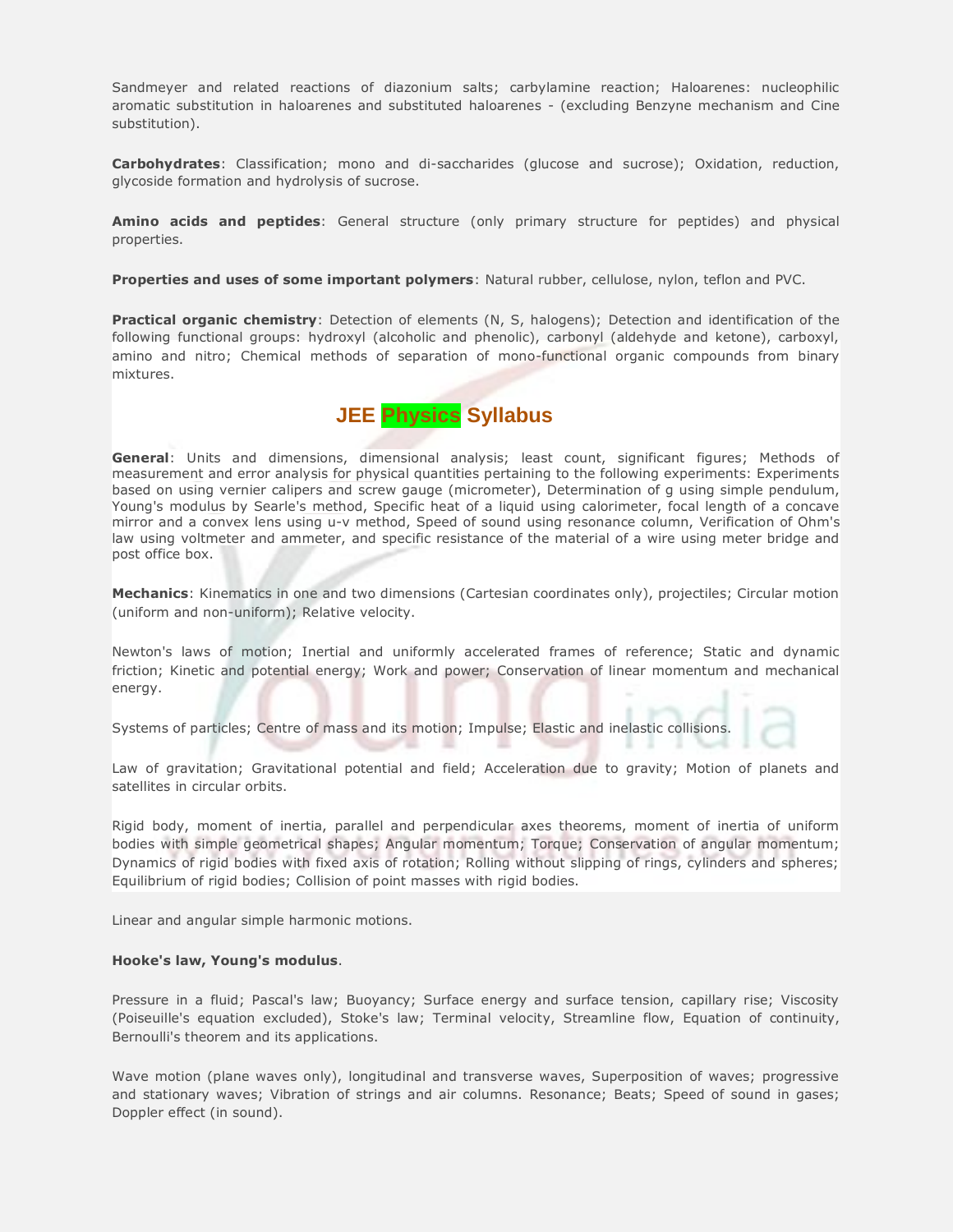**Thermal physics**: Thermal expansion of solids, liquids and gases; Calorimetry, latent heat; Heat conduction in one dimension; Elementary concepts of convection and radiation; Newton's law of cooling; Ideal gas laws; Specific heats (Cv and Cp for monatomic and diatomic gases); Isothermal and adiabatic processes, bulk modulus of gases; Equivalence of heat and work; First law of thermodynamics and its applications (only for ideal gases). Blackbody radiation: absorptive and emissive powers; Kirchhoff's law, Wien's displacement law, Stefan's law.

**Electricity and magnetism**: Coulomb's law; Electric field and potential; Electrical Potential energy of a system of point charges and of electrical dipoles in a uniform electrostatic field, Electric field lines; Flux of electric field; Gauss's law and its application in simple cases, such as, to find field due to infinitely long straight wire, uniformly charged infinite plane sheet and uniformly charged thin spherical shell.

Capacitance; Parallel plate capacitor with and without dielectrics; Capacitors in series and parallel; Energy stored in a capacitor.

Electric current: Ohm's law; Series and parallel arrangements of resistances and cells; Kirchhoff's laws and simple applications; Heating effect of current.

Biot-Savart law and Ampere's law, magnetic field near a current-carrying straight wire, along the axis of a circular coil and inside a long straight solenoid; Force on a moving charge and on a current-carrying wire in a uniform magnetic field.

Magnetic moment of a current loop; Effect of a uniform magnetic field on a current loop; Moving coil galvanometer, voltmeter, ammeter and their conversions.

**Electromagnetic induction**: Faraday's law, Lenz's law; Self and mutual inductance; RC, LR and LC circuits with d.c. and a.c. sources.

**Optics**: Rectilinear propagation of light; Reflection and refraction at plane and spherical surfaces; Total internal reflection; Deviation and dispersion of light by a prism; Thin lenses; Combinations of mirrors and thin lenses; Magnification.

**Wave nature of light**: Huygen's principle, interference limited to Young's double-slit experiment.

**Modern physics**: Atomic nucleus; Alpha, beta and gamma radiations; Law of radioactive decay; Decay constant; Half-life and mean life; Binding energy and its calculation; Fission and fusion processes; Energy calculation in these processes.

Photoelectric effect; Bohr's theory of hydrogen-like atoms; Characteristic and continuous X-rays, Moseley's law; de Broglie wavelength of matter waves. nes.co

# **JEE Syllabus for Aptitude Test in B. Arch. & B. Des.**

**Freehand drawing**: This would comprise of simple drawing depicting the total object in its right form and proportion, surface texture, relative location and details of its component parts in appropriate scale. Common domestic or day-to-day life usable objects like furniture, equipment, etc., from memory.

**Geometrical drawing**: Exercises in geometrical drawing containing lines, angles, triangles, quadrilaterals, polygons, circles etc. Study of plan (top view), elevation (front or side views) of simple solid objects like prisms, cones, cylinders, cubes, splayed surface holders etc.

**Three-dimensional perception**: Understanding and appreciation of three-dimensional forms with building elements, colour, volume and orientation. Visualization through structuring objects in memory.